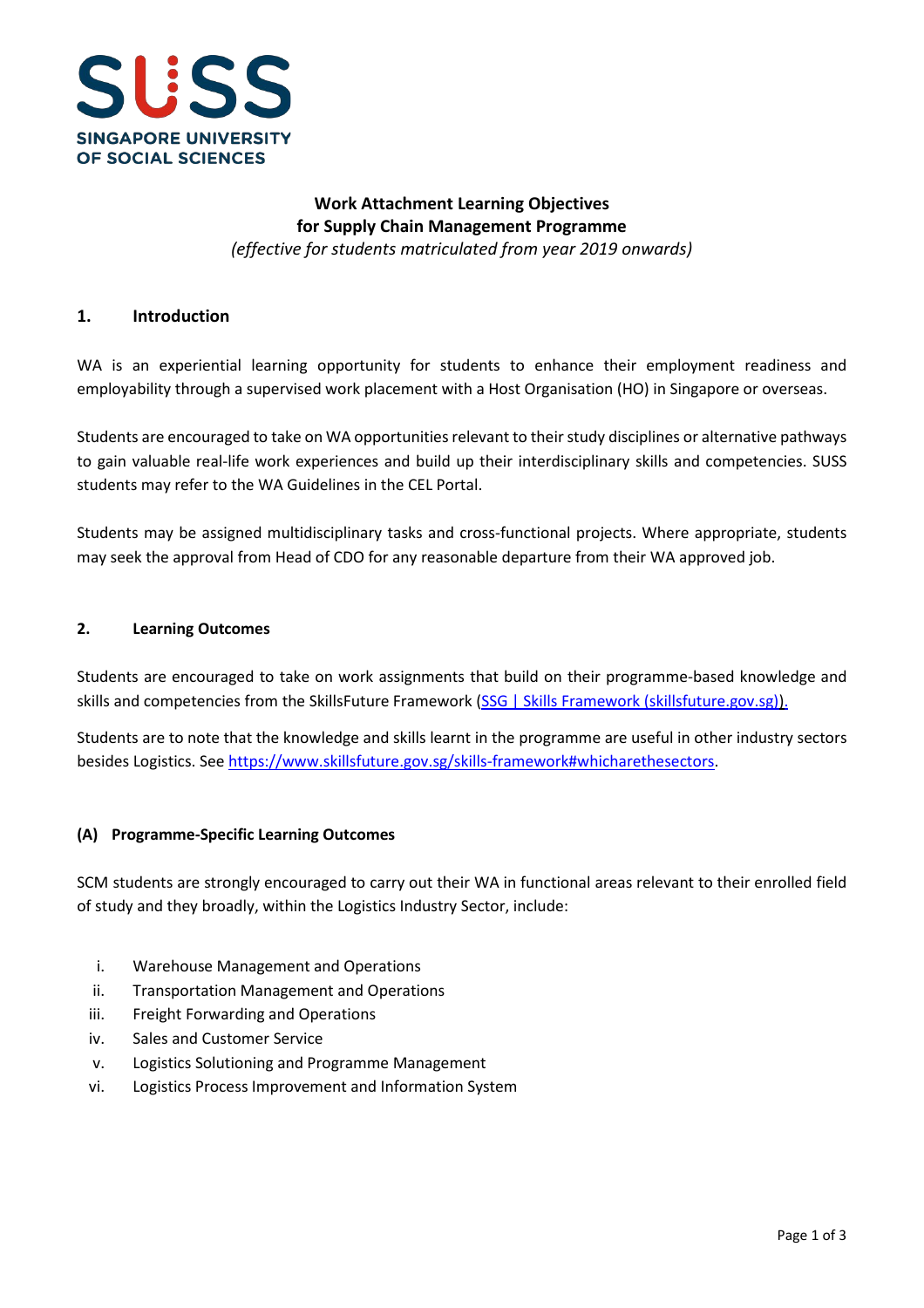

# **Work Attachment Learning Objectives for Supply Chain Management Programme**

*(effective for students matriculated from year 2019 onwards)*

The following set of outcomes is aimed at providing students with the opportunity to observe and apply broad-based SCM skills and conceptsin real work-related contexts.

- i. Identify relevant SCM concepts, philosophies, theories, and approaches that contribute to the operations of the organisation.
- ii. Demonstrate relevant SC competencies with regards to SC knowledge and practice.
- iii. Demonstrate awareness of the organisation's business, internal and external customers, stakeholders, and the business and operational linkages witnin the organisation.
- iv. Identify and describe roles of SC in delivering value and performance that contribute to the organization's business, vision and mission.
- v. Offer suggestions to help improve operations of the organisation that are feasible, practical and useful.
- vi. Produce a final report that covers personal learning and insights gleaned from key tasks' performance and related challenges during WA.

## **(B) Generic Learning Outcomes**

The generic learning outcomes are aligned to the SkillsFuture Framework's critical core skills (CCS): SSG | [Critical](https://www.skillsfuture.gov.sg/skills-framework/criticalcoreskills)  [Core Skills \(skillsfuture.gov.sg\).](https://www.skillsfuture.gov.sg/skills-framework/criticalcoreskills)

Students are strongly encouraged to develop these CCS (16 competencies; grouped into 3 clusters) that are most relevant to their specific roles during WA. The CCS are transferable and they serve to enhance students' employability.